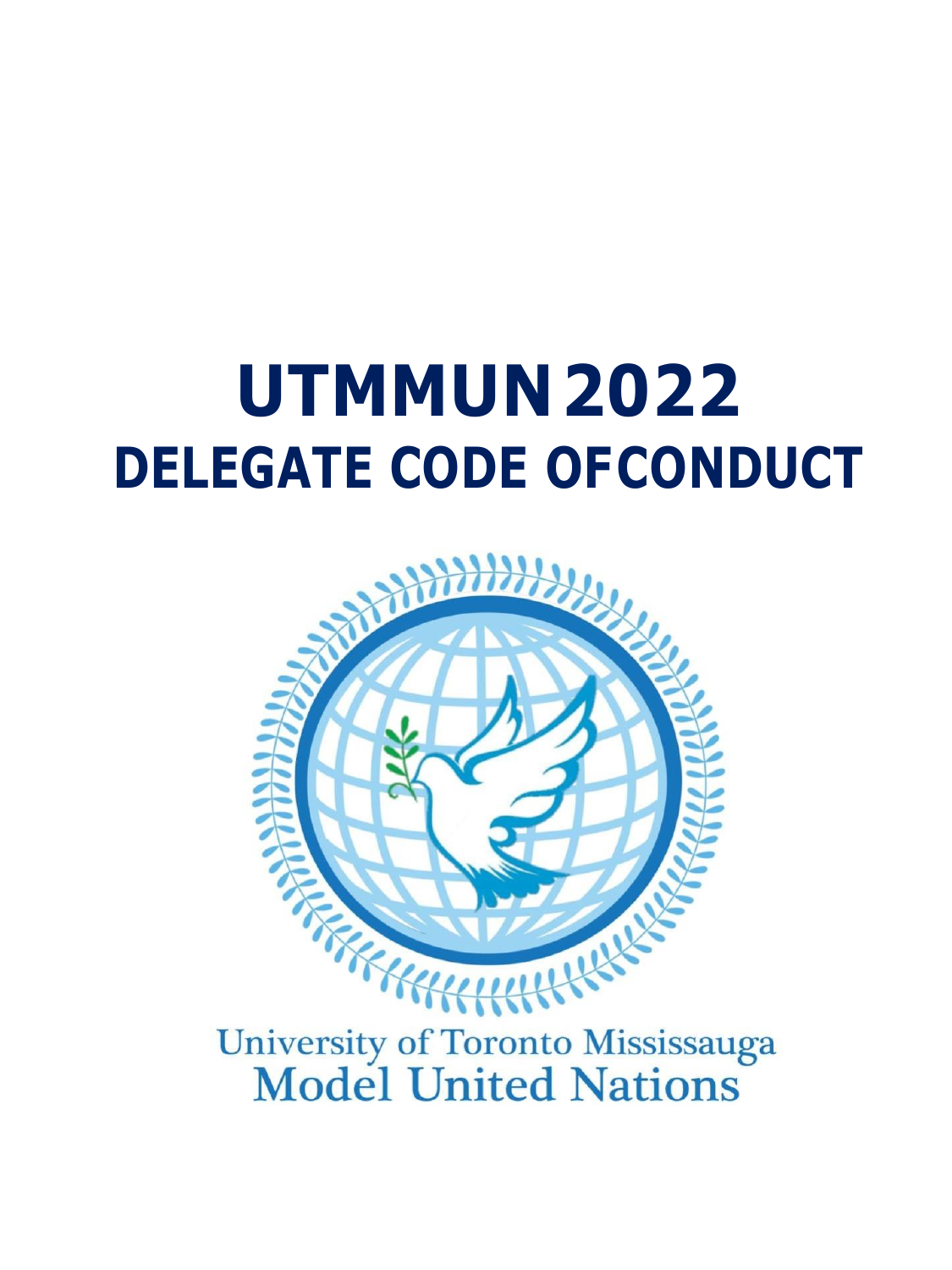

### **By registering and attending the 2021 UTM Model United Nations (UTMMUN) Conference, all participants are expected to adhere to the following stipulations while attending activities associated with UTMMUN.**

## **Definitions**

**UTMMUN** is defined as the model United Nations conference hosted at University of Toronto Mississauga, located at 3359 Mississauga Rd on the  $26<sup>th</sup>$  of March till the  $27<sup>th</sup>$  of March 2022.

**Participant** is defined as any and all attending faculty advisors, head delegates, delegates, and any other person present at UTMMUN on behalf of an institution or organization that has registered and completed the delegation payment to attend the Assembly.

- i. All participants registered as a head delegate or delegate must be in attendance of a post-secondary institution between the ages of 16 and 26, inclusively.
- ii. Participants involved in youth organizations, nongovernmental organizations, or humanitarian organizations, may be eligible to register as head delegates or delegates at the discretion of Secretariat members.
- $\ddot{\mathbf{u}}$ . The Secretariat reserves the right to determine and verify the eligibility of all delegates.
- iv. All registering delegates who are found in violation of the above criteria may be ineligible registering for UTMMUN, any registering delegates that are found to falsify or have falsified the stated criteria above may be barred from attending UTMMUN at the discretion of the Secretary-General or any designated officers.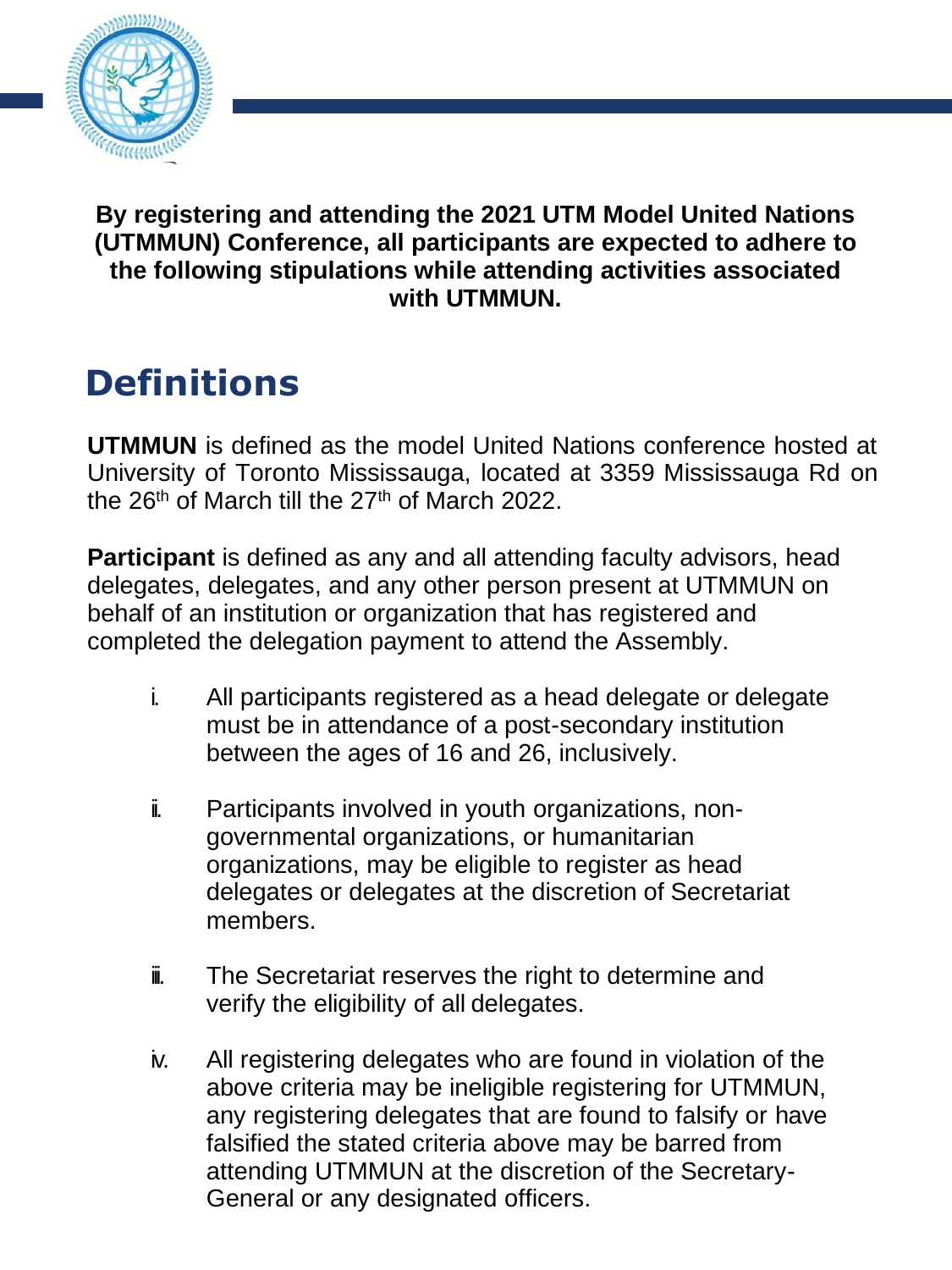

**Consent** is defined as a verbal or non-verbal cue that is provided to specifically communicate the desire to conduct or participant in a certain act.

**Staff** is defined as any representative of UTMMUN, volunteers who applied and were specifically selected to serve a role in the organization, planning, and execution of UTMMUN.

**Designated Official** is defined as any staff member who is authorized to make decisions on behalf of the Secretary-General or UTMMUN.

**The Venue** is defined through being online through Zoom.

## **Agreement**

- **1. Harassment and discrimination, including but not limited to gender, race, religion, age, disability, nationality, and sexual orientation, are strictly prohibited and will not be tolerated at UTMMUN. Delegates and delegations are expected to treat all participating members and staff of the conference with tolerance andcourtesy.**
	- a. Harassment includes, but is not limited to:
		- i. Sexual, derogatory, and inappropriate advances which may include:
			- 1. Suggestive or unwanted comments or jokes;
			- 2. Touching without prior and continuous consent;
			- 3. Inappropriate staring;
		- ii. Bullying, aggressive, or violent behaviour;
		- iii. Unsolicited advances and requests of a sexual nature.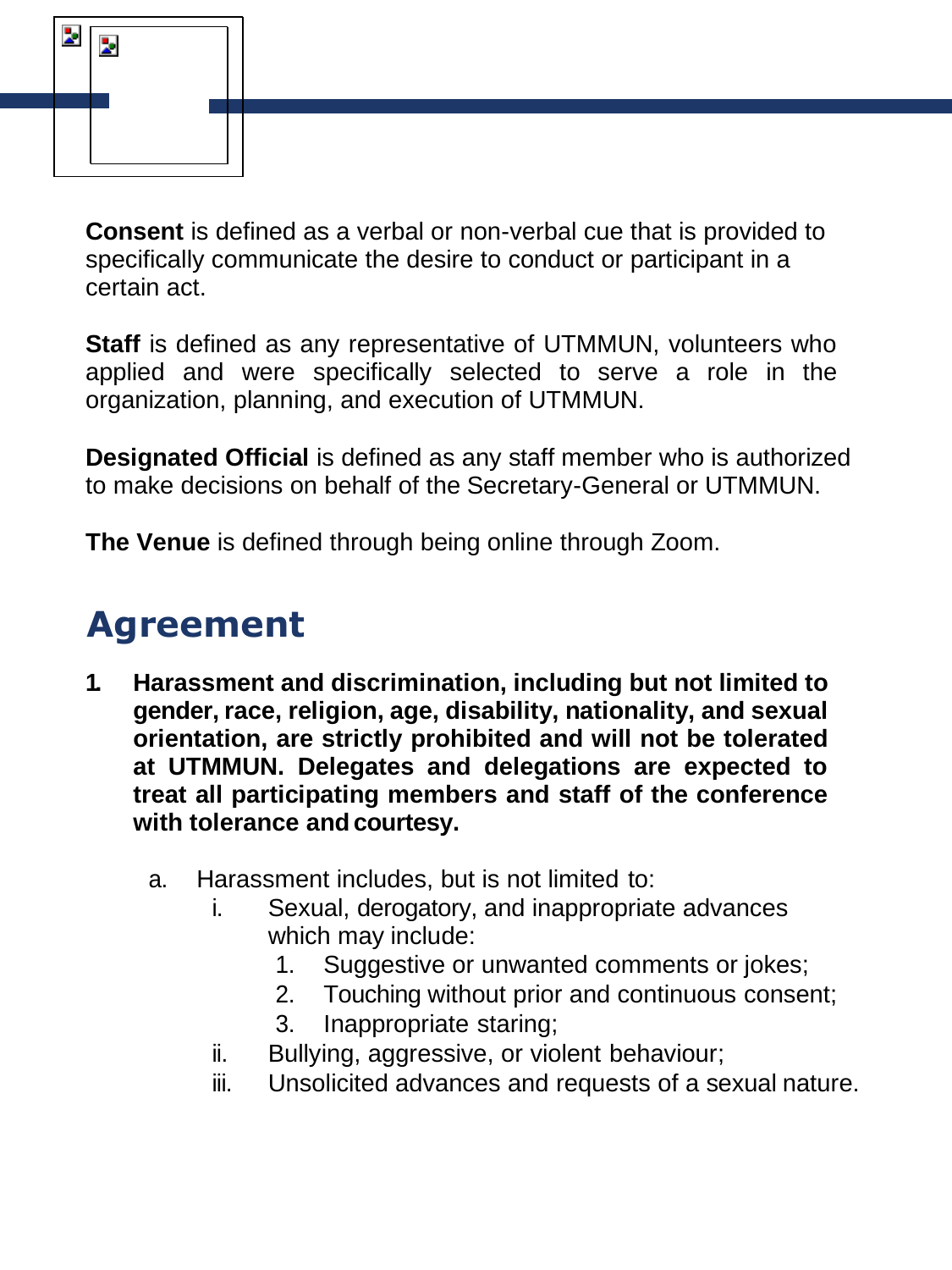

- b. Discrimination includes, but is not limited to:
	- i. Being dismissed, demoted, isolated, or denied an opportunity, right, benefit, or advantage on the basis of gender, race, religion, age, disability, nationality, and sexual orientation, thus excluding the individual of their equal right to exercise their own freedoms.
- c. If any participant is believed to have engaged in instances of harassment or discrimination, the Secretary-General or any designated official reserves the right to evaluate the behaviour and nature of the situation and take theappropriate action which may include, but is not limited to:
	- i. Suspending the delegate from participation at UTMMUN;
	- ii. Suspending the delegate from select activities at UTMMUN;
	- iii. Verbal reprimand;

#### **2. All participants are expected to behave in a respectful manner at UTMMUN.**

- a. Participants found to be in possession or engaging in activity including the possession of restricted items, illicit items, prohibited items, or items perceived for the purpose of violence or ill-intent as defined by the discretion of the venue staff, Secretary-General, or any designated official may be barred from participation at UTMMUN without refund and may be held criminally liable.
- b. Participants found to be over-intoxicated, disruptive, or violent as deemed by the staff, Secretary-General, or any designated official may be barred from participation at UTMMUN without refund.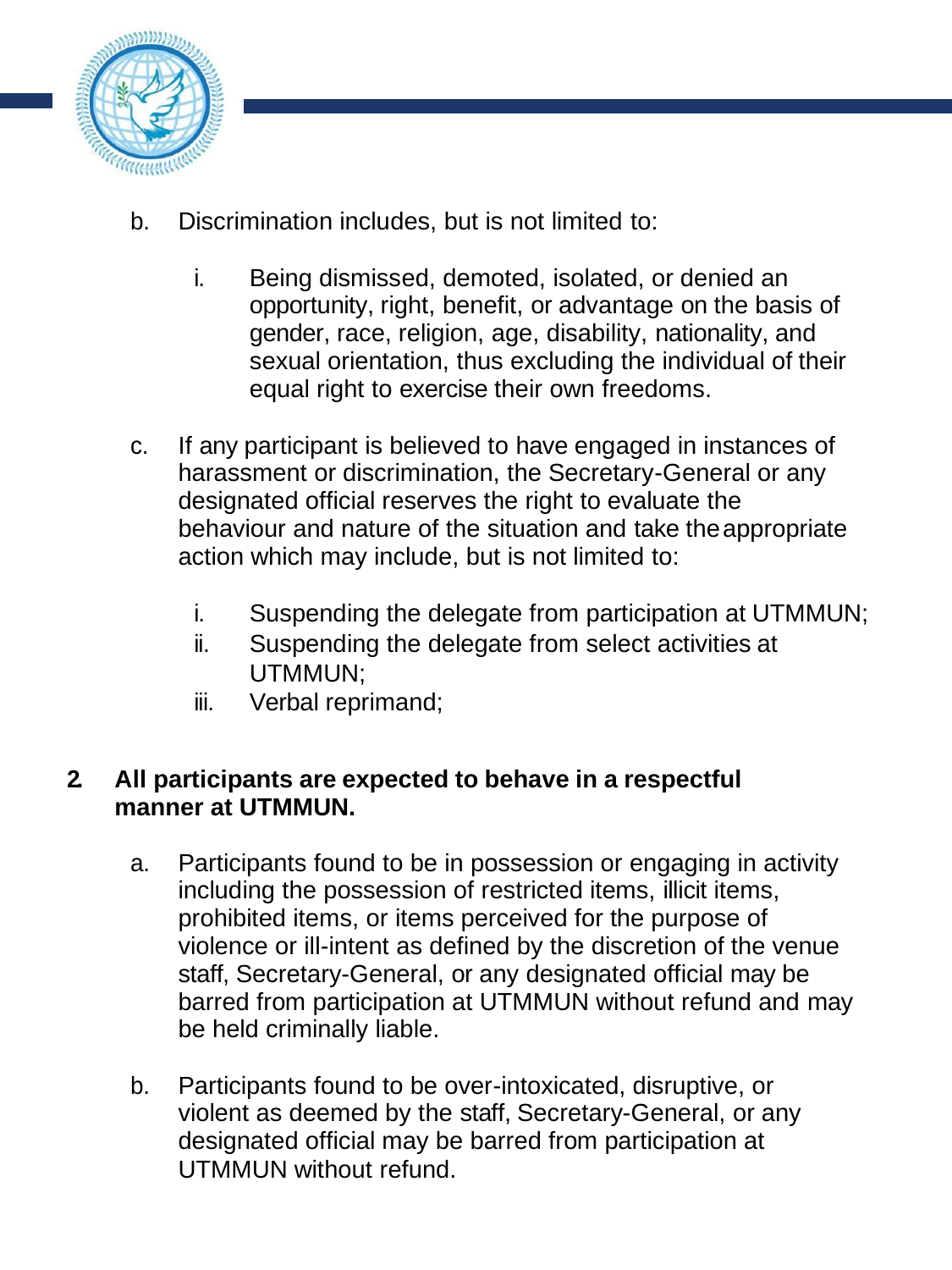

- c. All participants are expected to be dressed in Western Business Attire while attending committee sessions. Attire from a delegate's own identifying country of origin or nationality is also permitted.
	- i. Wearing the attire of a country that the delegate is not representing, but is not the delegate's origin or nationality, may be deemed disrespectful at the discretion of the Secretary-General or any designated official.
- d. All participants are expected to wear their conference badges for safety and identification purposes during committee session while inside the venue.
- e. Simulated accents may be deemed disrespectful, at the discretion of the Secretary-General or any designated official.
- f. If a participant is found criminally liable for any behavior or action during the duration of the conference, the Secretary-General, Secretariat at large, designated officials, and venue are not required to provide legal counsel or assistance in any form.
- **3. Delegates must use laptop computers, tablets, or cellular devices during committee session to writeworking papers and draft resolutions outside of the room in which debate is taking place.**
	- a. Participants found to be using their portable devices for inappropriate uses during the committee session may be asked by the Chair to stop for the remainder of the committee session or conference.
	- b. If a participant fails to comply, the Secretary-General or any designated official may bar them from the